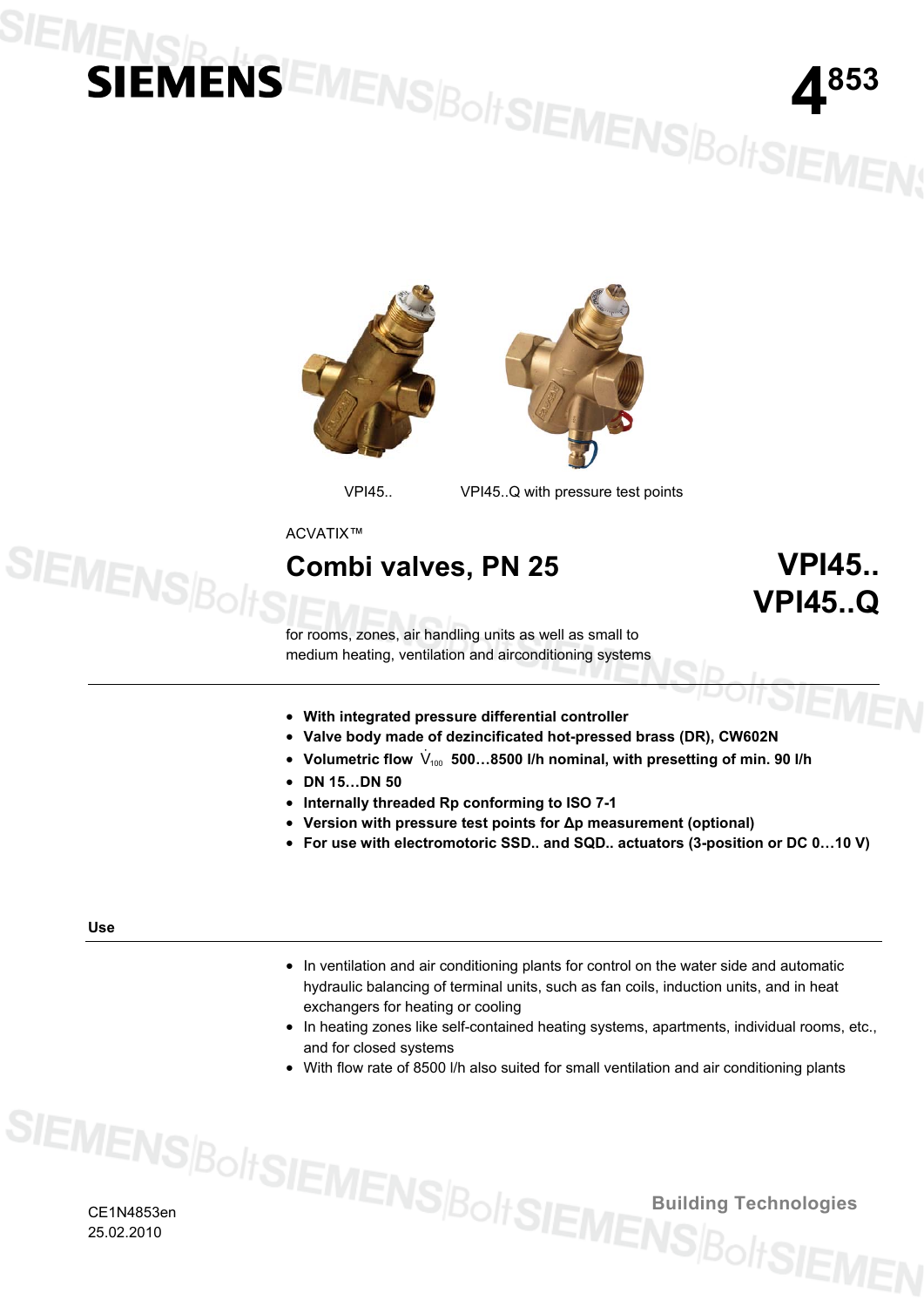### **Type summary**

| <b>Type</b>        | <b>DN</b> | $H_{100}$ |                                     | <b>Connections</b>                   | <b>Test points</b>                                     | $\dot{V}$ <sub>min</sub> | $V_{100}$<br>SSD |                       |                         | SQD                  |                         |
|--------------------|-----------|-----------|-------------------------------------|--------------------------------------|--------------------------------------------------------|--------------------------|------------------|-----------------------|-------------------------|----------------------|-------------------------|
|                    |           |           |                                     |                                      |                                                        |                          |                  | $\Delta p_{min}^{1)}$ | $\Delta p_{\text{max}}$ | $\Delta p_{min}^{1}$ | $\Delta p_{\text{max}}$ |
|                    |           | [mm]      |                                     |                                      |                                                        | [1/h]                    | [1/h]            | [kPa]                 | [kPa]                   | [kPa]                | [kPa]                   |
| VPI45.15F0.5       | 15        |           |                                     |                                      |                                                        | 90                       | 620              | 16                    | 400                     |                      |                         |
| VPI45.15F1.5       |           |           | Rp 1/2"                             |                                      |                                                        | 290                      | 1730             | 18                    | 400                     |                      |                         |
| VPI45.20F0.9       |           |           |                                     |                                      |                                                        | 160                      | 1050             | 16                    | 400                     |                      |                         |
| <b>VPI45.20F2</b>  | 20        | 5         | Rp 3/4"                             |                                      |                                                        | 350                      | 2040             | 22                    | 400                     |                      |                         |
| VPI45.25F1.5       |           |           |                                     |                                      |                                                        | 280                      | 1720             | 16                    | 400                     |                      |                         |
| <b>VPI45.25F2</b>  | 25        |           | Rp 1"                               |                                      |                                                        | 350                      | 2040             | 22                    | 400                     |                      |                         |
| VPI45.32F3         | 32        |           | Rp 11/4"                            |                                      |                                                        | 560                      | 3050             | 18                    | 400                     |                      |                         |
| <b>VPI45.40F7</b>  | 40        |           | Rp 11/2"                            |                                      |                                                        | 2355                     | 7105             |                       |                         | 26                   | 400                     |
| VPI45.50F8.5       | 50        | 6.5       | Rp 2"                               | internally                           |                                                        | 2664                     | 8586             |                       |                         | 32                   | 400                     |
| VPI45.15F0.5Q      |           |           | Rp 1/2"                             | threaded                             |                                                        | 90                       | 620              | 16                    | 400                     |                      |                         |
| VPI45.15F1.5Q      | 15        |           |                                     |                                      |                                                        | 290                      | 1730             | 18                    | 400                     |                      |                         |
| VPI45.20F0.9Q      |           |           |                                     |                                      |                                                        | 160                      | 1050             | 16                    | 400                     |                      |                         |
| VPI45.20F2Q        | 20        | 5         | Rp 3/4"                             |                                      |                                                        | 350                      | 2040             | 22                    | 400                     |                      |                         |
| VPI45.25F1.5Q      |           |           |                                     |                                      | with pressure                                          | 280                      | 1720             | 16                    | 400                     |                      |                         |
| <b>VPI45.25F2Q</b> | 25        |           | Rp 1"                               |                                      | test points                                            | 350                      | 2040             | 22                    | 400                     |                      |                         |
| VPI45.32F3Q        | 32        |           | Rp 11/4"                            |                                      |                                                        | 560                      | 3050             | 18                    | 400                     |                      |                         |
| <b>VPI45.40F7Q</b> | 40        |           | Rp 11/2"                            |                                      |                                                        | 2355                     | 7105             |                       |                         | 26                   | 400                     |
| VPI45.50F8.5Q      | 50        | 6.5       | Rp 2"                               |                                      |                                                        | 2664                     | 8586             |                       |                         | 32                   | 400                     |
| <b>SIEMENS</b>     |           |           | <b>DN</b><br>$H_{100}$<br>$V_{100}$ | $=$ nominal size<br>= nominal stroke | = volumetric flow through fully open valve $(H_{100})$ |                          |                  |                       |                         |                      |                         |

V**min** = smallest presettable volumetric flow through fully open valve  $(H_{100})$ 

 $\Delta p_{\text{max}}$  = max. permissible differential pressure across the valve's control path, valid for the entire actuating range of the motorised valve

 $Δp<sub>min</sub>$  = minimum differential pressure required across the valve's control path, so that the difference pressure regulator works reliably

<sup>1)</sup> The exact differential pressure  $\Delta p_{min}$  depends on the preset value, see following table:

| <b>Typ</b>        |                        | <b>Preset position</b> |                        |                                |
|-------------------|------------------------|------------------------|------------------------|--------------------------------|
|                   | 1.0                    | 2.0                    | 3.0                    | 4.0                            |
|                   | $\Delta p_{min}$ [kPa] | $\Delta p_{min}$ [kPa] | $\Delta p_{min}$ [kPa] | maximal $\Delta p_{min}$ [kPa] |
| VPI45.15F0.5.     | 14.5                   | 15.1                   | 15.7                   | 16                             |
| VPI45.15F1.5      | 14                     | 15.8                   | 17.0                   | 18                             |
| VPI45.20F0.9.     | 14                     | 15.1                   | 15.7                   | 16                             |
| VPI45.20F2        | 14                     | 18                     | 20.2                   | 22                             |
| VPI45.25F1.5      | 14                     | 14.8                   | 15.5                   | 16                             |
| VPI45.25F2        | 14                     | 18.3                   | 20.2                   | 22                             |
| VPI45.32F3        | 14.5                   | 16                     | 17                     | 18                             |
| <b>VPI45.40F7</b> | 16,5                   | 20                     | 25                     | 26                             |
| VPI45.50F8.5      | 22                     | 28                     | 30                     | 32                             |

#### **Ordering**

When ordering, please give quantity, description and type of valve and actuator.

Example:

10 combi valves VPI45.25F1.5 10 actuators SSD61

Valves and actuators are supplied packed as individual items. Delivery

**Rev. no.** See overview, page [10.](#page-0-0)

2/10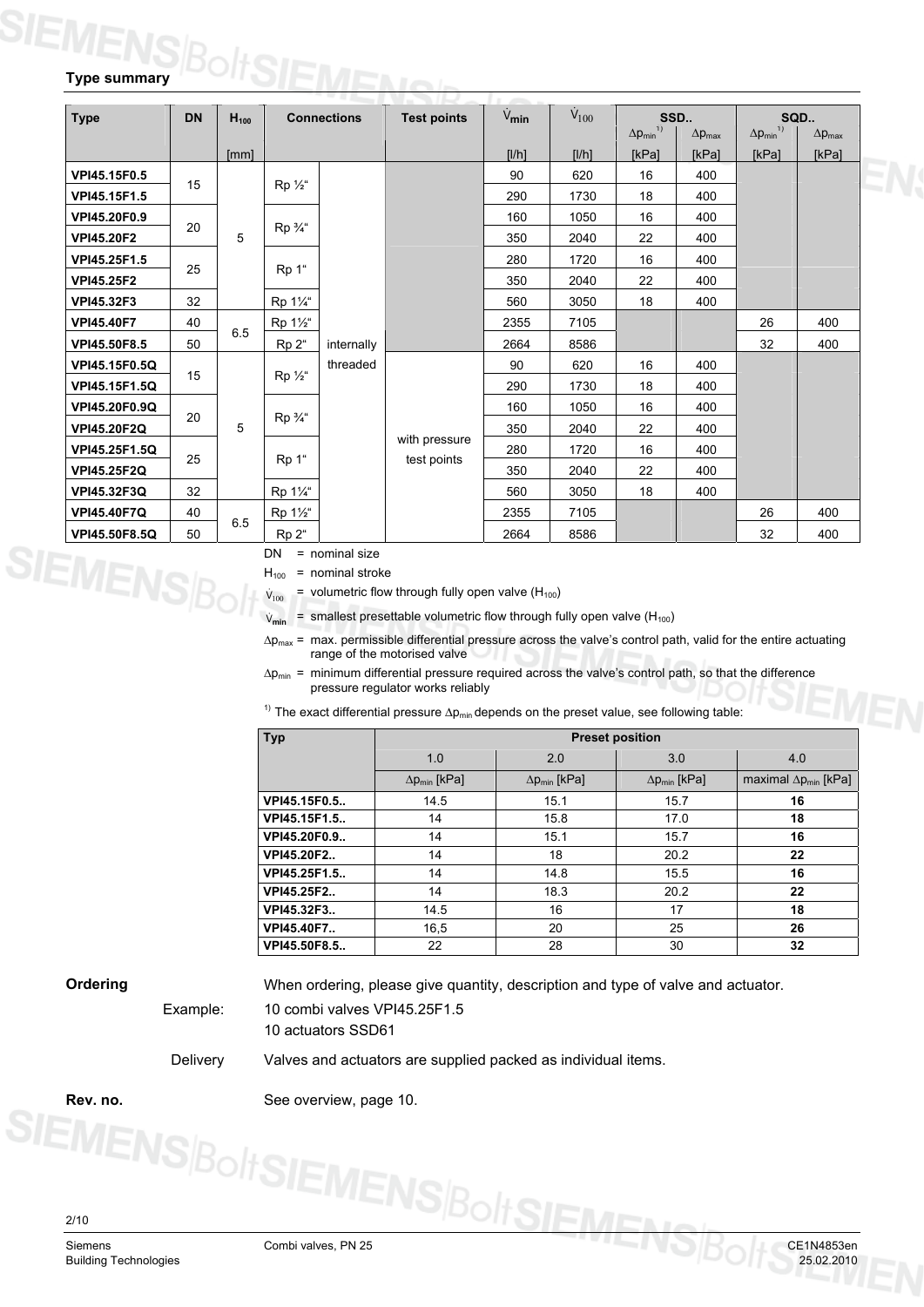#### <span id="page-2-0"></span>**Equipment combinations**

#### **Overview of actuators**

| <b>Actuators</b> | Operating      |            | <b>Positioning</b> |         | <b>Stroke</b>  | <b>Connecting cable</b>              | Data- |
|------------------|----------------|------------|--------------------|---------|----------------|--------------------------------------|-------|
|                  | voltage        | signal     | time               | force   |                |                                      | sheet |
| SSD31            | AC 230 V       | 3-position | 150 s              |         |                |                                      |       |
| <b>SSD81</b>     | AC 24 V        |            |                    |         |                | 1.5 <sub>m</sub>                     |       |
| SSD61            |                | DC 010 V   | 75s                | > 250 N | $5 \text{ mm}$ |                                      | N4861 |
| <b>SSD31/00</b>  | AC 230 V       | 3-position | 150 <sub>s</sub>   |         |                | order separately, type               |       |
| <b>SSD81/00</b>  | <b>AC 24 V</b> |            |                    |         |                | overview see                         |       |
| <b>SSD61/00</b>  |                | DC 010 V   | 75s                |         |                | datasheet                            |       |
|                  |                |            |                    |         |                |                                      |       |
| SQD35.00         | AC 230 V       | 3-position | 150                |         |                |                                      |       |
| SQD85.03         | AC 24 V        |            | 35                 | > 400 N | 6.5 mm         | Must be supplied by<br>the installer | N4540 |
| <b>SQD65</b>     |                | DC 010 V   |                    |         |                |                                      |       |

#### **Accessories**

| <b>Accessories</b>          | <b>Accessory</b>  | <b>Brief description</b> |                                                                                                                                                                                                                                                                                                                                                                                                                  |  |  |  |  |  |
|-----------------------------|-------------------|--------------------------|------------------------------------------------------------------------------------------------------------------------------------------------------------------------------------------------------------------------------------------------------------------------------------------------------------------------------------------------------------------------------------------------------------------|--|--|--|--|--|
|                             | <b>ALE10</b>      | $198 -$<br>CHO CHO<br>雷亚 | Electronic manometer incl. measuring lines and measuring tips.<br>Measuring range 700 kPa, max. 1000 kPa.<br>For measuring the differential pressure between P+ and P- of<br>VPI45. Q combi valves (refer to diagram under "Function").<br>Functions of the manometer:<br>Start/stop<br>Automatic zero position<br>Backlit display<br>Display: Out $\rightarrow$ outside the measuring range<br>Holding function |  |  |  |  |  |
| <b>SIEMENS<sub>IB</sub></b> | ALE <sub>11</sub> |                          | Measuring lines and measuring tips for use with VPI45Q<br>combi valves (included with ALE10).                                                                                                                                                                                                                                                                                                                    |  |  |  |  |  |
|                             | ALP45             |                          | 1" spare nipples (set of 2 pieces)<br>Set contains 1 piece each with a red and blue ribbon.                                                                                                                                                                                                                                                                                                                      |  |  |  |  |  |
|                             |                   |                          |                                                                                                                                                                                                                                                                                                                                                                                                                  |  |  |  |  |  |

#### **Technical / mechanical design**

#### **Construction**

Combi valve VPI45..



- A Manual control knob
- B Ring with dial for presetting
- C Closing spring
- D Throttling point linked to B
- E Seat of control valve
- F Controller's throttling point
- G Differential pressure controller
- $\rightarrow$  Flow path

Combi valve VPI45.. is additionally equipped with pressure test points

#### **Functions**



The medium entering the valve passes through a variable rectangular opening (D) which is connected to the ring with the dial (B) for presetting the maximum volumetric flow. Then, the medium flows through the temperature control valve (E) with a linear characteristic and a stroke of 5 mm. A powerful spring (C) ensures safe closing. The ring with dial for presetting (B)



Siemens Combi valves, PN 25 CE1N4853en Building Technologies 25.02.2010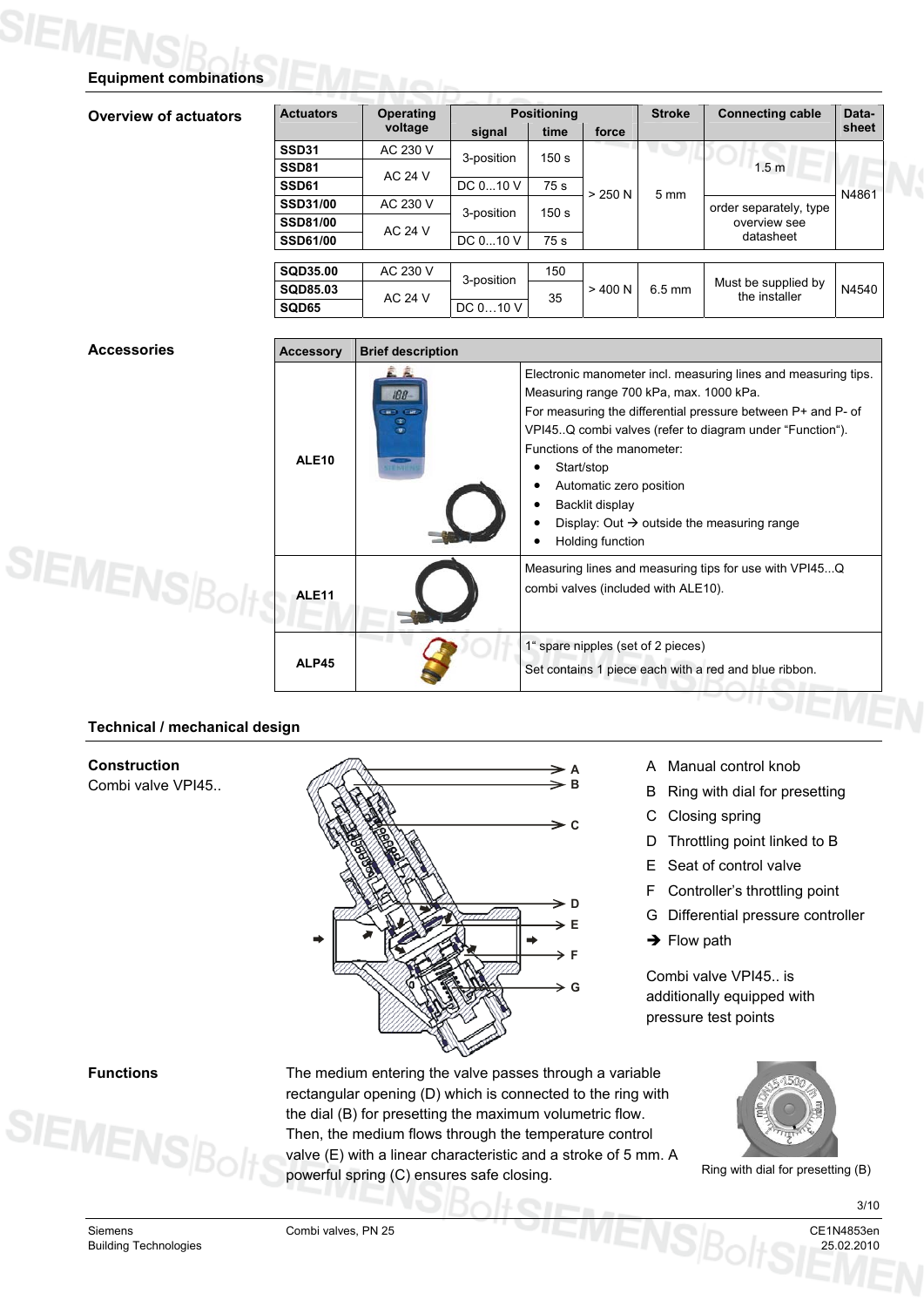The electromotoric actuator opens and accurately positions the valve (not shown here). Before leaving the valve, the medium passes through a second throttling point (F) which is controlled by the built-in mechanical differential pressure controller (G). This controller is the heart of the valve and ensures that the selected volumetric flow is maintained across the whole working range.

The valve VPI45..Q is additionally equipped with 2 pressure test points (P+, P-), which allow measurement of the total differential pressure across the valve. For that purpose, the electronic manometer, e.g. ALE10 can be used.



- Inlet medium
- Ring with dial for presetting (B), respectively throttling point
- Temperature control valve (E) with mounted actuator
- Differential pressure controller (G), maintains pressure  $p_1 - p_2$  across the temperature control valve and the throttling point for presetting at a constant level
- **S** Outlet medium
- P+ = P/T plug, pressure test point with red ribbon
- = P/T plug, pressure test point with blue ribbon
- = pressure at inlet of combi valve
- $p_2$  = pressure at outlet of temperature control valve (E)
- $p_3$  = pressure at outle of combi valve

Manual control

SIEMENS $\beta_{\text{O}}$ 

The black control knob (A) is ready fitted and facilitates manual control of the combi valve. Factory setting: the valve is fully open, thus making it possible to purge the system.



| <b>Basis of design</b><br>1. Determine heat dem |
|-------------------------------------------------|
| 2. Determine temperatu                          |
| 3. Calculate volumetric                         |
| 4. Select suitable comb                         |
| 5. Determine dial settin                        |
| <b>Example</b>                                  |
| 1. Heat demand heat et                          |
| 2. Temperature differen                         |
|                                                 |

#### **Basis of design**

- and Q [kW]
- lre differential ΔT [K]
- 3. Calculate volumetric flow  $\dot{V} = \frac{Q[kW]}{R}$  $\frac{1}{\left[\mathsf{K}\right]} \left[\begin{matrix} \mathsf{I} \ \mathsf{h} \end{matrix} \right]$ I  $=\frac{Q[kW]\cdot 1000}{1.163\cdot \Delta T[k]} \left[\frac{1}{h}\right]$  $\dot{V} = \frac{Q[kW] \cdot 1000}{1.163 \cdot \Delta T[k]}$ 1000 **.** v
- i valve VPI45..
- g using Volumetric flow/dial presetting table, page 5
- 
- $\alpha$  = 8.4 kW
	- $2 \text{ at } t = 6 \text{ K}$
- 3. Volumetric flow  $\dot{V} = \frac{8.4 \text{ kW} \cdot 1000}{1.163 \cdot 6 \text{ K}} = 1,203 \text{ l/h}$

Hint: You can also determine the volumetric flow  $\dot{V}$  using the valve slide rule.

4. Select combi valve VPI45.. Ideally, combi valves should be selected such that they operate at about 80% of their maximum flow, enabling them to deliver spare capacity, if required. Selection: VPI45.15F1.5 respectively VPI45.15F1.5Q (with pressure test points)

5. Determine dial setting using Volumetric flow/dial presetting table, page [5](#page-0-0) 

Volumetric flow 1,200 l/h

Dial setting 2.4 dial graduations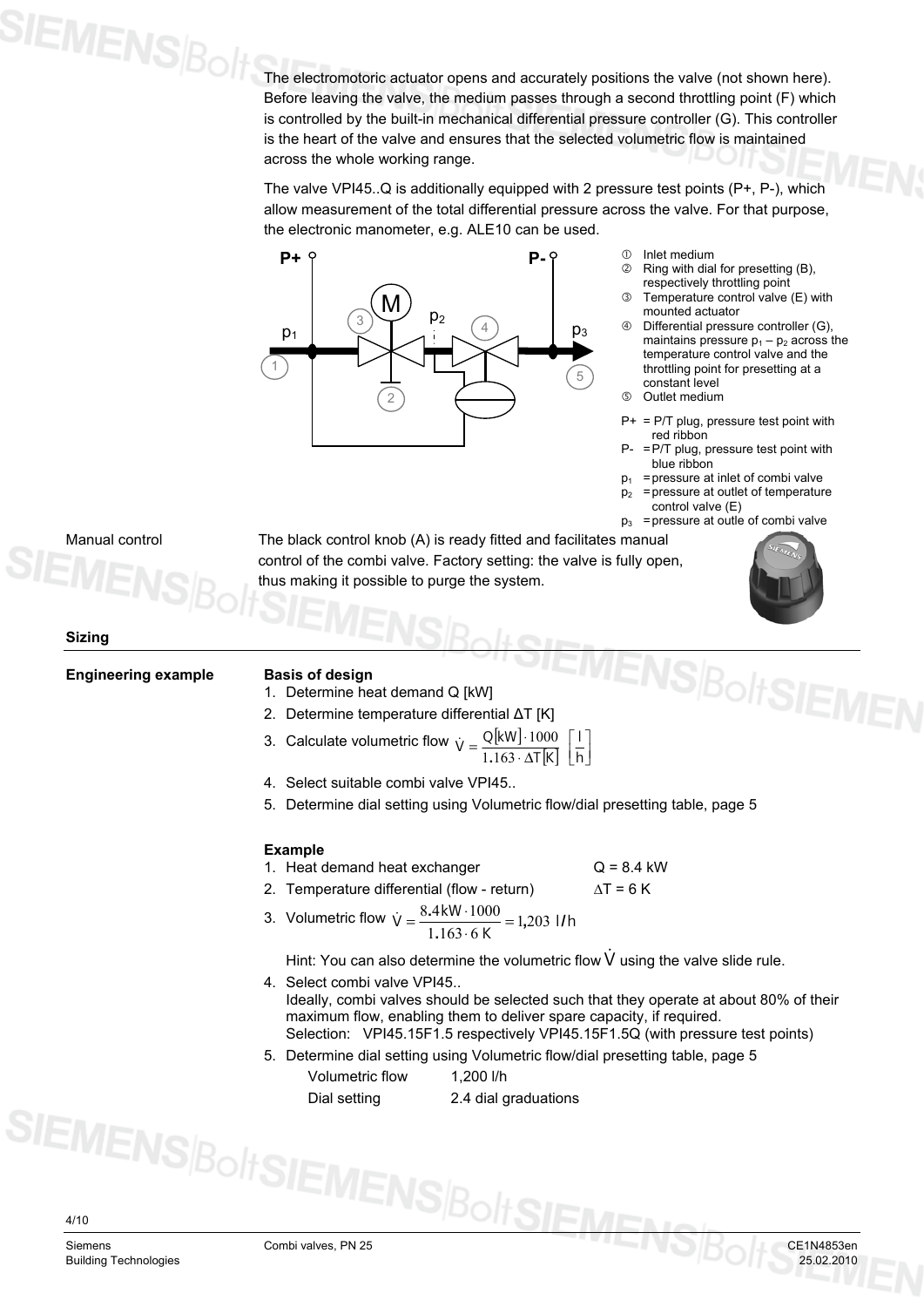#### **Volumetric flow / dial**  Tables to determine the dial setting for a desired volumetric flow. **presetting**  HRIELL

|                                                 |      |     |     |      |     |           |      |      |                |      | <u> 11 W</u>   |      |                       |      |      |      |                  |                  |     |      |      |
|-------------------------------------------------|------|-----|-----|------|-----|-----------|------|------|----------------|------|----------------|------|-----------------------|------|------|------|------------------|------------------|-----|------|------|
| VPI45.15F0.5, VPI45.15F0.5Q                     |      |     |     |      |     |           |      |      |                |      |                |      |                       |      |      |      |                  | 500 I/h nominal  |     |      |      |
| [l/h]                                           |      |     |     | 90   | 130 | 160       | 190  | 220  | 250            | 280  | 310            | 340  | 380                   | 410  | 440  | 470  | 500              | 530              | 560 | 590  | 620  |
| <b>Dial</b>                                     | Min. | 0.2 | 0.4 | 0.6  | 0.8 | 1.0       | 1.2  | 1.4  | 1.6            | 1.8  | 2.0            | 2.2  | 2.4                   | 2.6  | 2.8  | 3.0  | 3.2              | 3.4              | 3.6 | 3.8  | Max. |
| VPI45.15F1.5, VPI45.15F1.5Q                     |      |     |     |      |     |           |      |      |                |      |                |      |                       |      |      |      |                  | 1500 I/h nominal |     |      |      |
| [l/h]                                           |      |     |     | 290  | 400 | 500       | 600  | 710  | 810            | 910  | 1010           | 1100 | 1200                  | 1280 | 1370 | 1440 | 1520             | 1580 1640        |     | 1680 | 1730 |
| Dial                                            | Min. | 0.2 | 0.4 | 0.6  | 0.8 |           | 1.2  | 1.4  | 1.6            | 1.8  | 2              | 2.2  | 2.4                   | 2.6  | 2.8  | 3    | 3.2              | 3.4              | 3.6 | 3.8  | Max. |
| VPI45.20F0.9, VPI45.20F0.9Q                     |      |     |     |      |     |           |      |      |                |      |                |      |                       |      |      |      | 900 I/h nominal  |                  |     |      |      |
| [I/h]                                           |      |     |     | 160  | 210 | 260       | 320  | 370  | 420            | 470  | 530            | 580  | 630                   | 680  | 740  | 790  | 840              | 890              | 950 | 1000 | 1050 |
| <b>Dial</b>                                     | Min. | 0.2 | 0.4 | 0.6  | 0.8 | 1         | 1.2  | 1.4  | 1.6            | 1.8  | $\overline{2}$ | 2.2  | 2.4                   | 2.6  | 2.8  | 3    | 3.2              | 3.4              | 3.6 | 3.8  | Max. |
| VPI45.20F2, VPI45.20F2Q                         |      |     |     |      |     |           |      |      |                |      |                |      |                       |      |      |      |                  | 2000 I/h nominal |     |      |      |
| [l/h]                                           |      |     |     | 350  | 460 | 580       | 690  | 810  | 920            | 1040 | 1150           | 1270 | 1380                  | 1490 | 1600 | 1700 | 1790             | 1880 1950        |     | 2000 | 2040 |
| <b>Dial</b>                                     | Min. | 0.2 | 0.4 | 0.6  | 0.8 | 1         | 1.2  | 1.4  | 1.6            | 1.8  | 2              | 2.2  | 2.4                   | 2.6  | 2.8  | 3    | 3.2              | 3.4              | 3.6 | 3.8  | Max. |
| 1500 I/h nominal<br>VPI45.25F1.5, VPI45.25F1.5Q |      |     |     |      |     |           |      |      |                |      |                |      |                       |      |      |      |                  |                  |     |      |      |
| [I/h]                                           |      |     |     | 280  | 380 | 490       | 590  | 700  | 800            | 900  | 1010           | 1100 | 1200                  | 1290 | 1370 | 1450 | 1520             | 1590 1640        |     | 1690 | 1720 |
| Dial                                            | Min. | 0.2 | 0.4 | 0.6  | 0.8 | 1         | 1.2  | 1.4  | 1.6            | 1.8  | 2              | 2.2  | 2.4                   | 2.6  | 2.8  | 3    | 3.2              | 3.4              | 3.6 | 3.8  | Max. |
| VPI45.25F2, VPI45.25F2Q                         |      |     |     |      |     |           |      |      |                |      |                |      |                       |      |      |      |                  | 2000 I/h nominal |     |      |      |
| [l/h]                                           |      |     |     | 350  | 460 | 580       | 690  | 810  | 920            | 1040 | 1150           | 1270 | 1380                  | 1490 | 1600 | 1700 | 1790             | 1880 1950        |     | 2000 | 2040 |
| Dial                                            | Min. | 0.2 | 0.4 | 0.6  | 0.8 | 1         | 1.2  | 1.4  | 1.6            | 1.8  | $\overline{2}$ | 2.2  | 2.4                   | 2.6  | 2.8  | 3    | 3.2              | 3.4              | 3.6 | 3.8  | Max. |
| VPI45.32F3, VPI45.32F3Q                         |      |     |     |      |     |           |      |      |                |      |                |      |                       |      |      |      |                  | 3000 I/h nominal |     |      |      |
| [1/h]                                           |      |     |     | 560  | 740 | 920       | 1100 | 1290 | 1470           | 1640 | 1820           | 1980 | 2140                  | 2300 | 2440 | 2570 | 2700             | 2810 2910        |     | 2990 | 3050 |
| <b>Dial</b>                                     | Min. | 0.2 | 0.4 | 0.6  | 0.8 | 1         | 1.2  | 1.4  | 1.6            | 1.8  | 2              | 2.2  | 2.4                   | 2.6  | 2.8  | 3    | 3.2              | 3.4              | 3.6 | 3.8  | Max. |
| VPI45.40F7, VPI45.40F7Q                         |      |     |     |      |     |           |      |      |                |      |                |      |                       |      |      |      |                  | 7000 I/h nominal |     |      |      |
| [I/h]                                           |      |     |     | 2355 |     | 2974 3538 | 4056 | 4534 | 4974 5376 5741 |      |                |      | 6065 6346 6582        |      |      |      | 6772 6916 7015   | 7073 7100        |     | 7105 | 7105 |
| <b>Skala</b>                                    | Min. | 0.2 | 0.4 | 0.6  | 0.8 |           | 1.2  | 1.4  | 1.6            | 1.8  | 2              | 2.2  | 2.4                   | 2.6  | 2.8  | 3    | 3.2              | 3.4              | 3.6 | 3.8  | Max. |
| VPI45.50F8.5. VPI45.50F8.5Q                     |      |     |     |      |     |           |      |      |                |      |                |      | <b><i>NEWSTER</i></b> |      |      |      | 8500 I/h nominal |                  |     |      |      |

#### **VPI45.50F8.5, VPI45.50F8.5Q 8500 l/h nominal [l/h]** 2664 3537 4337 5053 5682 6224 6684 7070 7389 7652 7870 8051 8204 8333 8441 8525 8578 8586 **Skala** Min. 0.2 0.4 0.6 0.8 1 1.2 1.4 1.6 1.8 2 2.2 2.4 **2.6** 2.8 3 3.2 3.4 3.6 3.8 Max.

Ideal sizing to ensure that volumetric flow can be increased, if required

#### **Presetting**

Prior to mounting the actuator, the presetting is to be made according to the following example:

- 1. Remove control knob 2. Loosen knurled from valve nut
- 3. Adjust the desired dial setting with the white knob
- 4. retighten knurled nut by hand







**Circulating pump** 

The valve's authority  $P_V$  need not be calculated. When sizing the circulating pump, it must be made certain that the most critical heat exchanger in the system – usually the remotest from the pump – gets enough pressure (pump head).

**SIEMENS**BoltSIE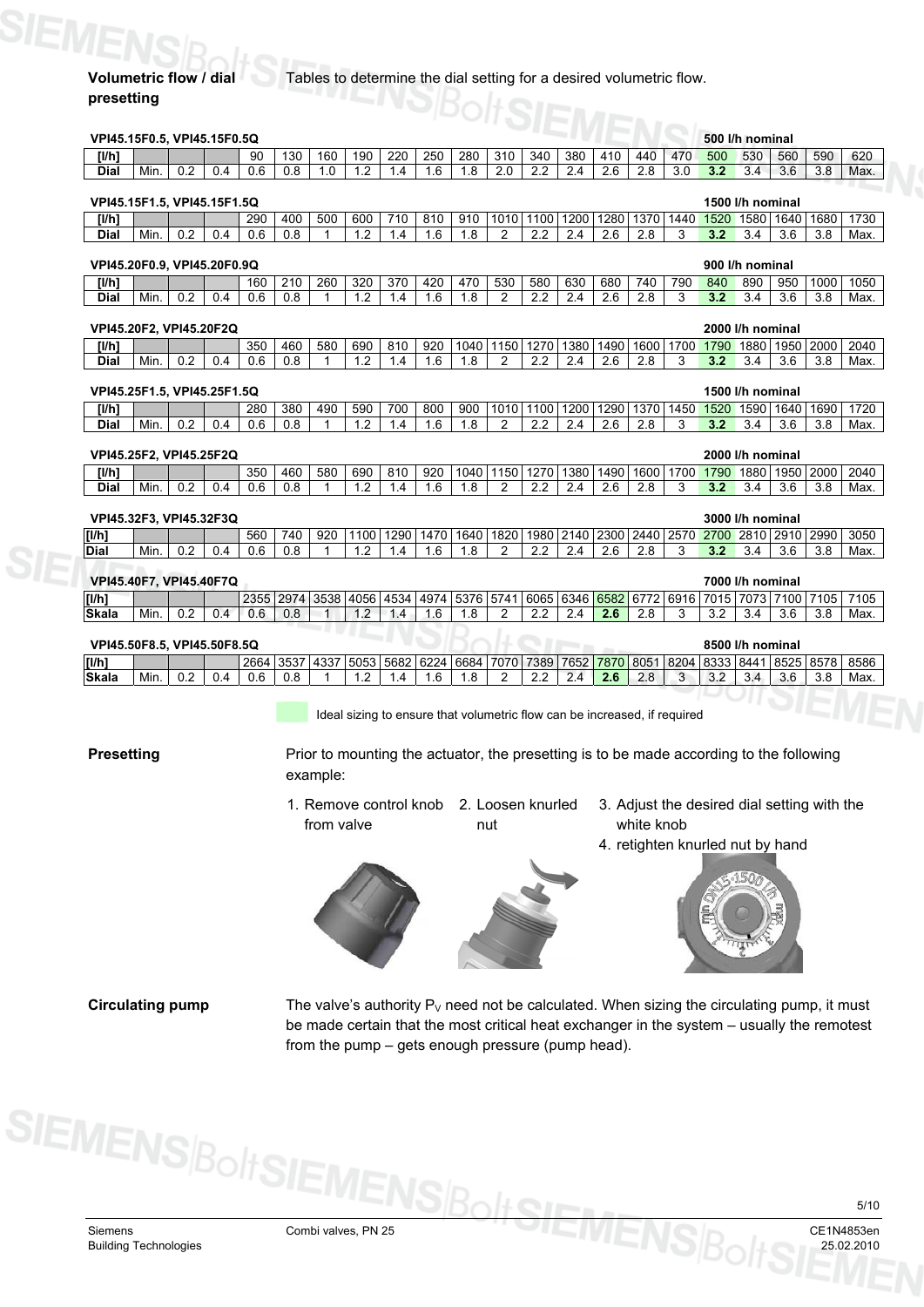**Valve charactristic**

VPI45.., VPI45..Q



#### **Engineering notes**

| Valve             | Symbol       |               |          | flow in control mode | valve stem |         |  |
|-------------------|--------------|---------------|----------|----------------------|------------|---------|--|
|                   | <b>VPI45</b> | <b>VPI45Q</b> | Inlet    | <b>Outlet</b>        | retracts   | extends |  |
| Combi valve VPI45 | <b>EV</b>    | TW.           | Variable | Variable             | opens      | closes  |  |

**Caution** 

**The direction of flow indicated (arrow on the valve body) is mandatory!**  The valves should preferably be mounted in the return pipe where temperatures are lower and where the sealing gland is less affected by strain.

| Symbols | Symbol used in catalogs and<br>application descriptions | Direction of flow<br><b>VPI45</b> | <b>VPI45Q</b> | Symbol used in diagrams                                          |
|---------|---------------------------------------------------------|-----------------------------------|---------------|------------------------------------------------------------------|
|         |                                                         |                                   |               | There are no standard<br>symbols for combi valves in<br>diagrams |
|         |                                                         |                                   |               |                                                                  |

A strainer should be fitted upstream of the valve to enhance reliability. Recommendation

#### **Mounting notes**

Valve and actuator can be straightforwardly assembled on site. Special tools or adjustments are not required.

Prior to mounting the actuator, the required volumetric flow must be set. The valve is supplied complete with Mounting Instructions (74 319 06490a).

Mounting positions



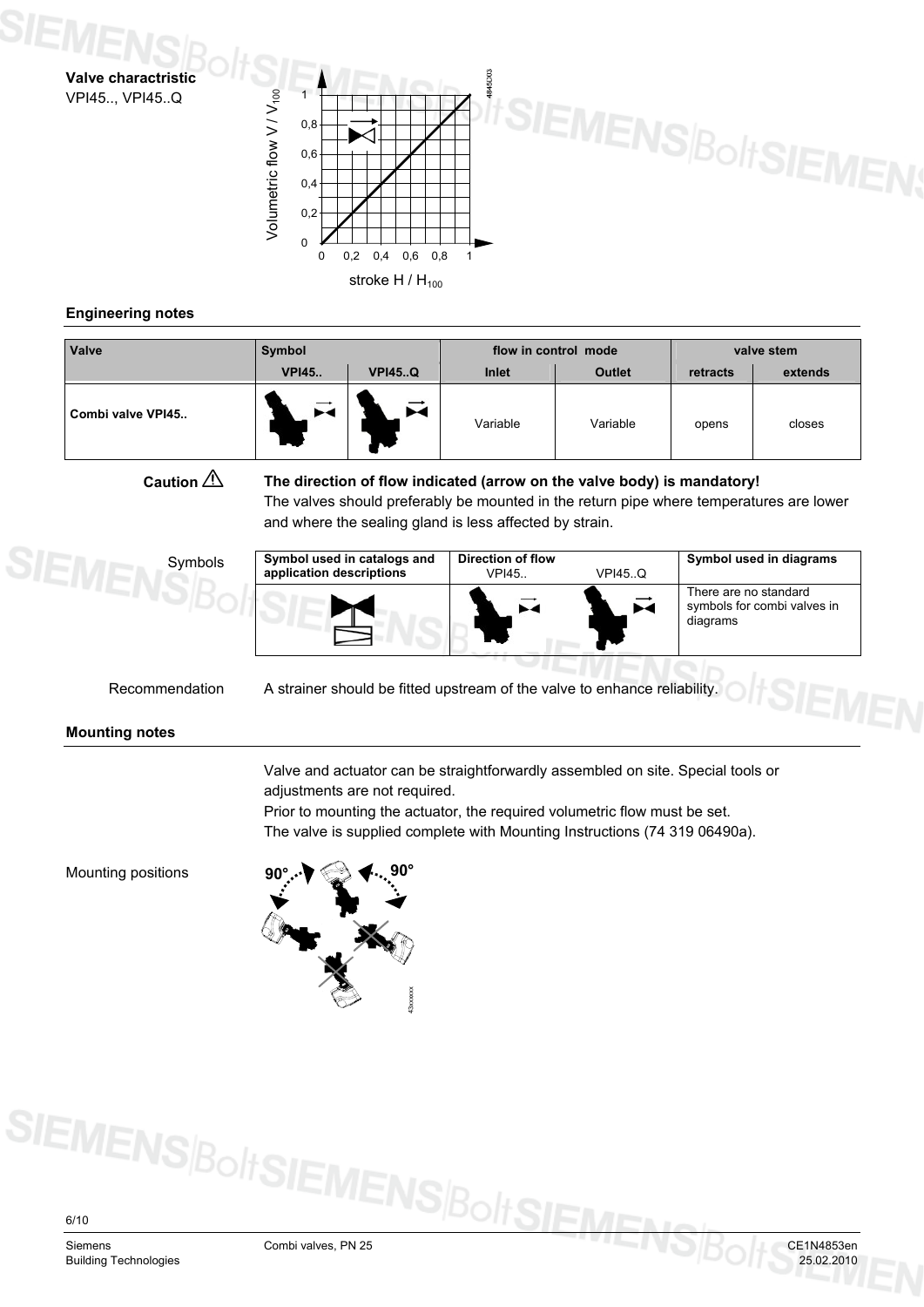|                             | Λ  | The valves must be commissioned with the manual control knob or actuator<br>correctly fitted.                                                                                                                                                                                                                          |  |  |  |  |  |
|-----------------------------|----|------------------------------------------------------------------------------------------------------------------------------------------------------------------------------------------------------------------------------------------------------------------------------------------------------------------------|--|--|--|--|--|
|                             | ΛN | The combi valves have to be open when flushing or pressure testing the system.<br>Strong pressure impacts can damage closed combi valves.                                                                                                                                                                              |  |  |  |  |  |
|                             | 八  | Differential pressure $\Delta p_{max}$ across the valve's control path is not allowed to exceed<br>400 kPa.                                                                                                                                                                                                            |  |  |  |  |  |
| <b>Manual control</b>       |    | When turning the manual control knob in clockwise direction or operating the actuator, the<br>valve opens. A reset spring closes the valve. The valves are supplied fully open.                                                                                                                                        |  |  |  |  |  |
| <b>Maintenance notes</b>    |    |                                                                                                                                                                                                                                                                                                                        |  |  |  |  |  |
|                             |    | The VPI45., valves are maintenance-free.                                                                                                                                                                                                                                                                               |  |  |  |  |  |
| Caution $\bigwedge$         |    | When performing service work on the valve and / or actuator:<br>Switch off the pump and disconnect power supply<br>Close the shutoff valve in the piping network<br>Fully reduce pressure in the piping network and allow the pipes to cool down<br>completely<br>Remove the electrical connections only if necessary. |  |  |  |  |  |
| <b>Sealing gland</b>        |    | The stem sealing gland cannot be exchanged. Should leakage occur, the whole valve must<br>be replaced.                                                                                                                                                                                                                 |  |  |  |  |  |
| <b>Disposal</b><br>Warranty |    | Due to the different types of material used, the valve must be disassembled prior to<br>disposal. Special handling of certain valve components may be required by law or may<br>be sensible from an ecological point of view.<br>Local and currently valid legislation must be observed.                               |  |  |  |  |  |

connection with the Siemens actuators listed under "[Equipment combinations](#page-2-0)", page [3.](#page-0-0) When used with actuators of other manufacture, any warranty by Siemens becomes void.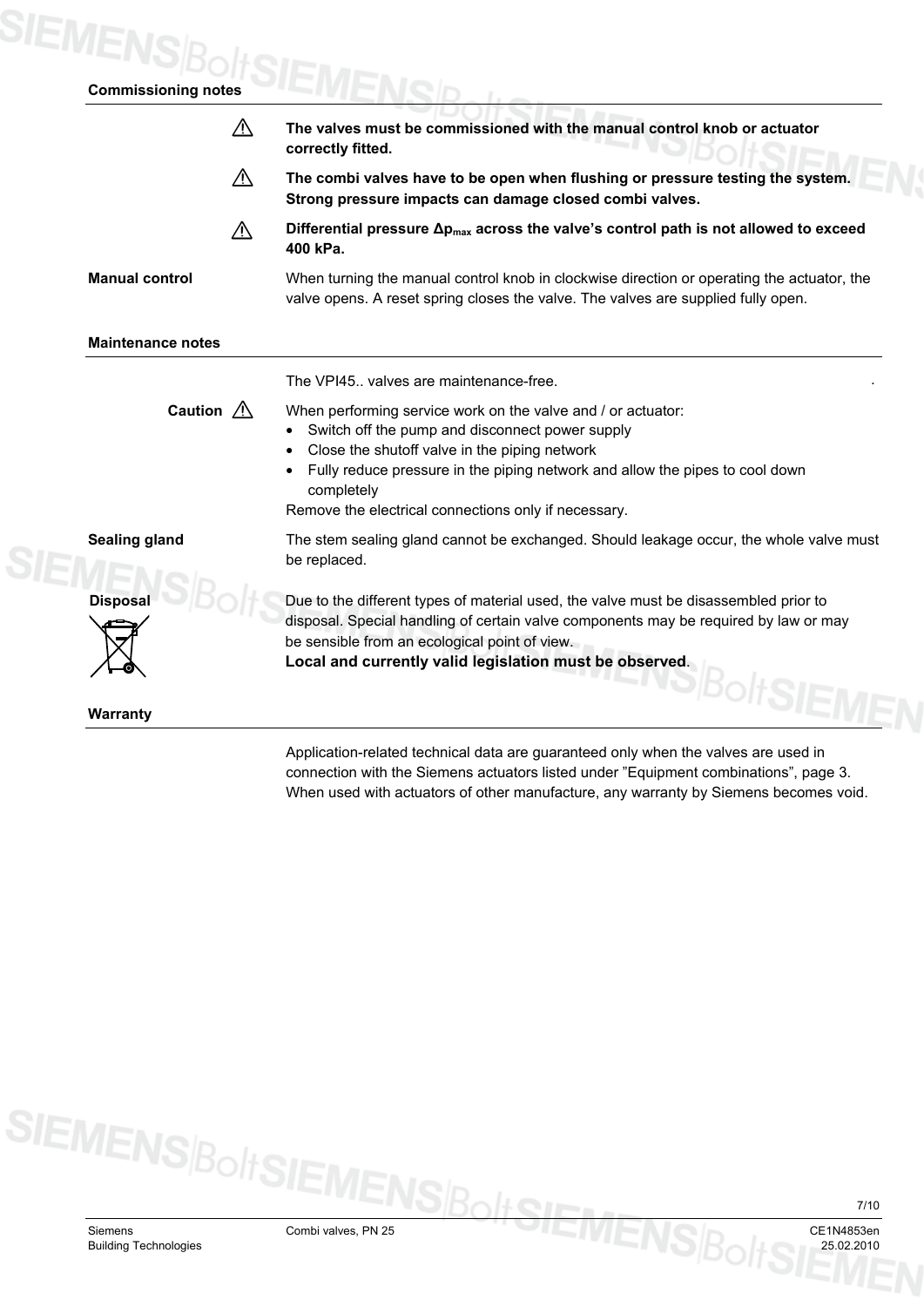# **Technical data**

|                     | Perm. operating pressure                                 |          | PN 25 as per EN 1333<br>2,500 kPa (25 bar) as per ISO 7628 / EN 1333                    |                        |                               |  |  |
|---------------------|----------------------------------------------------------|----------|-----------------------------------------------------------------------------------------|------------------------|-------------------------------|--|--|
|                     | Control range                                            |          |                                                                                         | $\Delta p_{min}$ [kPa] | $\Delta p_{\text{max}}$ [kPa] |  |  |
|                     | Differential pressure controller                         |          | VPI45.15F0.5                                                                            | 16                     | 400                           |  |  |
|                     |                                                          |          | VPI45.15F1.5                                                                            | 18                     | 400                           |  |  |
|                     |                                                          |          | VPI45.20F0.9                                                                            | 16                     | 400                           |  |  |
|                     |                                                          |          | VPI45.20F2                                                                              | 22                     | 400                           |  |  |
|                     |                                                          |          | VPI45.25F1.5                                                                            | 16                     | 400                           |  |  |
|                     |                                                          |          | VPI45.25F2                                                                              | 22                     | 400                           |  |  |
|                     |                                                          |          | VPI45.32F3                                                                              | 18                     | 400                           |  |  |
|                     |                                                          |          | VPI45.40F7                                                                              | 26                     | 400                           |  |  |
|                     |                                                          |          | VPI45.50F8.5                                                                            | 32                     | 400                           |  |  |
|                     | Valve characteristic                                     |          | Linear                                                                                  |                        |                               |  |  |
|                     | Leakage rate                                             | DN1532   | 00,05 % of volumetric flow $V_{100}$                                                    |                        |                               |  |  |
|                     |                                                          | DN4050   | At $p_{max}$ = 230 kPa:                                                                 |                        |                               |  |  |
|                     |                                                          |          | 00,05 % of volumetric flow $V_{100}$                                                    |                        |                               |  |  |
|                     |                                                          |          | At $\Delta p_{max}$ = 400 kPa:                                                          |                        |                               |  |  |
|                     |                                                          |          | > 0,05 % of volumetric flow $V_{100}$                                                   |                        |                               |  |  |
| <b>SIEMENSBO</b>    | Permissible media                                        |          | Low temperature hot water, chilled water, water<br>with antifreeze                      |                        |                               |  |  |
|                     |                                                          |          | Recommendation: Water treatment to VDI 2035                                             |                        |                               |  |  |
|                     | Medium temperature                                       |          | 1120 °C                                                                                 |                        |                               |  |  |
|                     | Nominal stroke                                           | DN15DN32 | 5 <sub>mm</sub>                                                                         |                        |                               |  |  |
|                     |                                                          | DN40DN50 | 6.5 mm                                                                                  |                        |                               |  |  |
| Standards           | Pressure Equipment Directive                             |          | PED 97/23/EC                                                                            |                        |                               |  |  |
|                     | <b>Pressure Accessories</b>                              |          | as per article 1, section 2.1.4                                                         |                        |                               |  |  |
|                     | Fluid group 2                                            |          | DN1540 • without CE-marking as per article 3, section 3<br>(sound engineering practice) |                        |                               |  |  |
|                     |                                                          |          | DN50 • category I, with CE-marking                                                      |                        |                               |  |  |
| <b>Materials</b>    | Valve body, plug, seat, sealing gland<br>and test points |          | De-zincificated hot-pressed brass (DR), CW602N                                          |                        |                               |  |  |
|                     | Stem, spring                                             |          | Stainless steel                                                                         |                        |                               |  |  |
|                     | Presetting                                               |          | PTFE, PPO, POM C und ABS                                                                |                        |                               |  |  |
|                     | Regulator                                                |          | <b>PPS</b>                                                                              |                        |                               |  |  |
|                     | Seals                                                    |          | EPDM 281 (O-ring)                                                                       |                        |                               |  |  |
| Dimensions / weight | <b>Dimensions</b>                                        |          | Refer to "Dimensions", page 9                                                           |                        |                               |  |  |
|                     | Threaded connections                                     |          | Rp to ISO 7-1 (internally threaded)                                                     |                        |                               |  |  |
|                     | Actuator connection                                      |          | M30 x 1.5 mm                                                                            |                        |                               |  |  |
|                     | Weight                                                   |          | Refer to "Dimensions", page 9                                                           |                        |                               |  |  |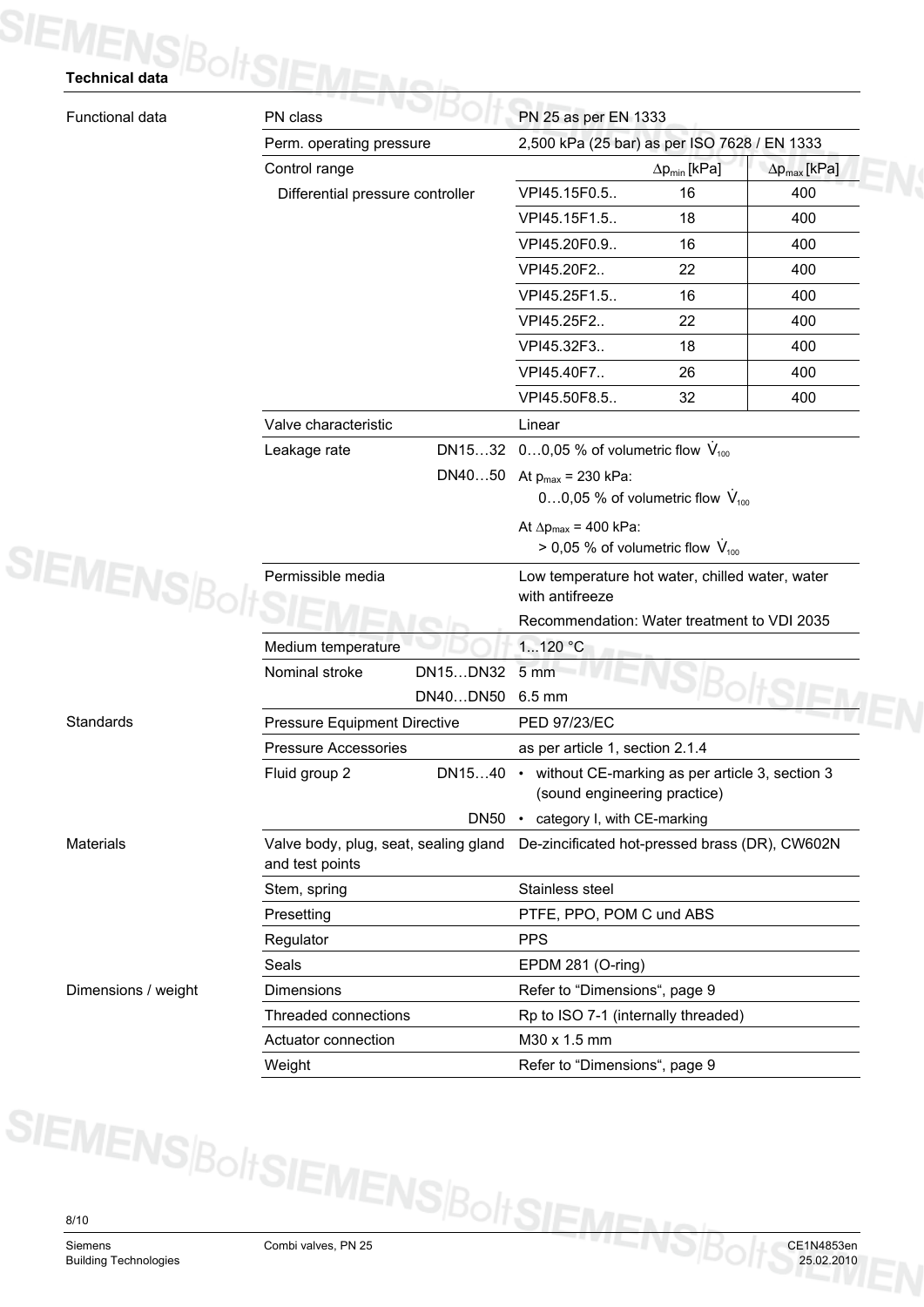### **Dimensions**

<span id="page-8-0"></span>SIE

**VPI45..Q combi valves** vPI45..Q combi valves with pressure test points<br>
PN15 32 **DN15…32** 

H1 H2 H3 H L  $\rm \dot{R}$ p 4853M02

 $111111$ 

**DN40/50** 







| <b>Valves</b>      | <b>Rp</b>                        | D    | L    | H1   | H <sub>2</sub> | H <sub>3</sub> | H <sub>4</sub> |     | H <sup>1</sup> | Weight |
|--------------------|----------------------------------|------|------|------|----------------|----------------|----------------|-----|----------------|--------|
|                    |                                  |      |      |      |                |                |                | SSD | SQD            |        |
|                    | [inch]                           | [mm] | [mm] | [mm] | [mm]           | [mm]           | [mm]           |     | [mm]           | [kg]   |
| VPI45.15F0.5       | $Rp_{2}$                         | 27   | 88   | 53   | 123            | 135            |                | 205 |                | 0.898  |
| VPI45.15F1.5       | $Rp_{2}$                         | 27   | 88   | 53   | 123            | 135            |                | 205 |                | 0.898  |
| VPI45.20F0.9       | $Rp_{4}$                         | 32   | 88   | 53   | 123            | 135            |                | 205 |                | 0.908  |
| <b>VPI45.20F2</b>  | $Rp\frac{3}{4}$                  | 32   | 88   | 53   | 123            | 135            |                | 205 |                | 0.908  |
| VPI45.25F1.5       | Rp 1                             | 39   | 92   | 53   | 123            | 135            |                | 205 |                | 0.998  |
| <b>VPI45.25F2</b>  | Rp 1                             | 39   | 92   | 53   | 123            | 135            |                | 205 |                | 0.998  |
| <b>VPI45.32F3</b>  | Rp 1%                            | 46   | 128  | 69   | 145            | 158            |                | 227 |                | 1.518  |
| <b>VPI45.40F7</b>  | Rp 1 <sup>1</sup> / <sub>2</sub> | 52   | 144  | 87   | 193            | 206            |                |     | 356            | 2.519  |
| VPI45.50F8.5       | Rp <sub>2</sub>                  | 68   | 155  | 93   | 206            | 219            |                |     | 368            | 3.156  |
| VPI45.15F0.5Q      | $Rp_{2}$                         | 27   | 88   | 53   | 123            | 135            | 11             | 205 |                | 0.898  |
| VPI45.15F1.5Q      | $Rp_{2}$                         | 27   | 88   | 53   | 123            | 135            | 11             | 205 |                | 0.898  |
| VPI45.20F0.9Q      | $Rp\frac{3}{4}$                  | 32   | 88   | 53   | 123            | 135            | 13             | 205 |                | 0.908  |
| <b>VPI45.20F2Q</b> | $Rp_{4}$                         | 32   | 88   | 53   | 123            | 135            | 13             | 205 |                | 0.908  |
| VPI45.25F1.5Q      | Rp 1                             | 39   | 92   | 53   | 123            | 135            | 11             | 205 |                | 0.998  |
| <b>VPI45.25F2Q</b> | Rp 1                             | 39   | 92   | 53   | 123            | 135            | 11             | 205 |                | 0.998  |
| <b>VPI45.32F3Q</b> | Rp 1%                            | 46   | 128  | 69   | 145            | 158            | 6              | 227 |                | 1.518  |
| <b>VPI45.40F7Q</b> | Rp 1 <sup>1</sup> / <sub>2</sub> | 52   | 144  | 87   | 193            | 206            |                |     | 356            | 2.539  |
| VPI45.50F8.5Q      | Rp <sub>2</sub>                  | 68   | 155  | 93   | 206            | 219            |                |     | 368            | 3.176  |

 $1)$  Total height including actuator SSD.. or SQD..